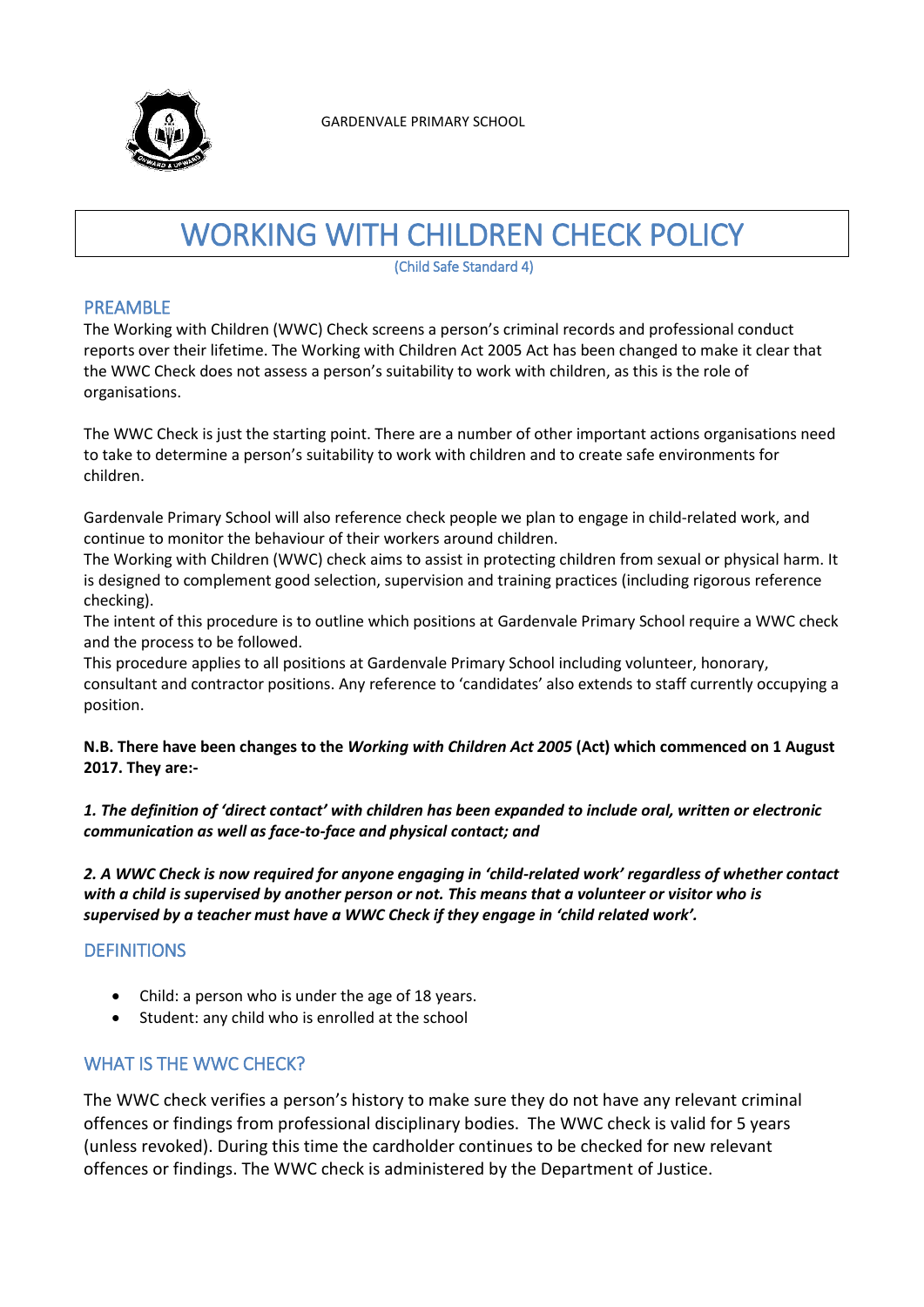# WHEN IS A WWC CHECK REQUIRED?

A WWC check is required for positions that meet all of the following criteria:

- involve contact with children in connection with our school
- the contact happens on a regular (everyday) basis;
- **involve all [direct contact](http://www.justice.vic.gov.au/wps/wcm/connect/Working+With+Children/Home/Application+Process/Who+Needs+to+Apply/) with children regardless of whether contact with a child is supervised by another person or not (read new changes to Act above)**
- contact with children needs to be a part of a worker's duties, not incidental to their work
- the position does not qualify for a[n exemption](http://www.justice.vic.gov.au/wps/wcm/connect/Working+With+Children/Home/Application+Process/Who+Needs+to+Apply/WWCC+-+Exemptions+from+Applying+for+a+Check) as listed under the act

#### *Example: A plumber is called to fix a burst pipe in the school. As contact with children isn't necessary for the plumber to fix the pipe, they do not need to get a WWC Check.*

# WHAT IS THE APPLICATION PROCESS?

The candidate must complete a Working with Children Check application form. The forms are available online or at Australia Post outlets in Victoria.

Under the section marked 'Details of Organisation', candidates should ensure they state Gardenvale Primary School.

If the applicant passes the check they will be sent a successful Assessment Notice, followed by a WWC check card 2-3 weeks later.

Further information about the application process is available on th[e Department of Justice webpage.](https://online.justice.vic.gov.au/wwc/wwc-online-check)

# WHAT IF THE APPLICANT DOES NOT PASS THE CHECK?

If the applicant does not pass the check they will be given an Interim Negative Notice. The applicant can then make a submission to the Department of Justice to explain why they believe they should pass. If this submission is not successful the applicant will be issued with a Negative Notice. This means they have failed the WWC Check and cannot undertake 'child-related work' or work in the school.

## WHEN CAN THE CANDIDATE COMMENCE?

Commencement at Gardenvale Primary School is conditional upon receipt of a successful Assessment Notice or WWC check card. Any queries should be directed to the principal.

## WHO PAYS FOR THE WWC CHECK?

Candidates who are required to undergo a WWC check as a condition of working in at Gardenvale Primary School will not be able to receive reimbursement for the cost from the school if there is a cost.

#### **RESPONSIBILITIES**

Gardenvale Primary School must: